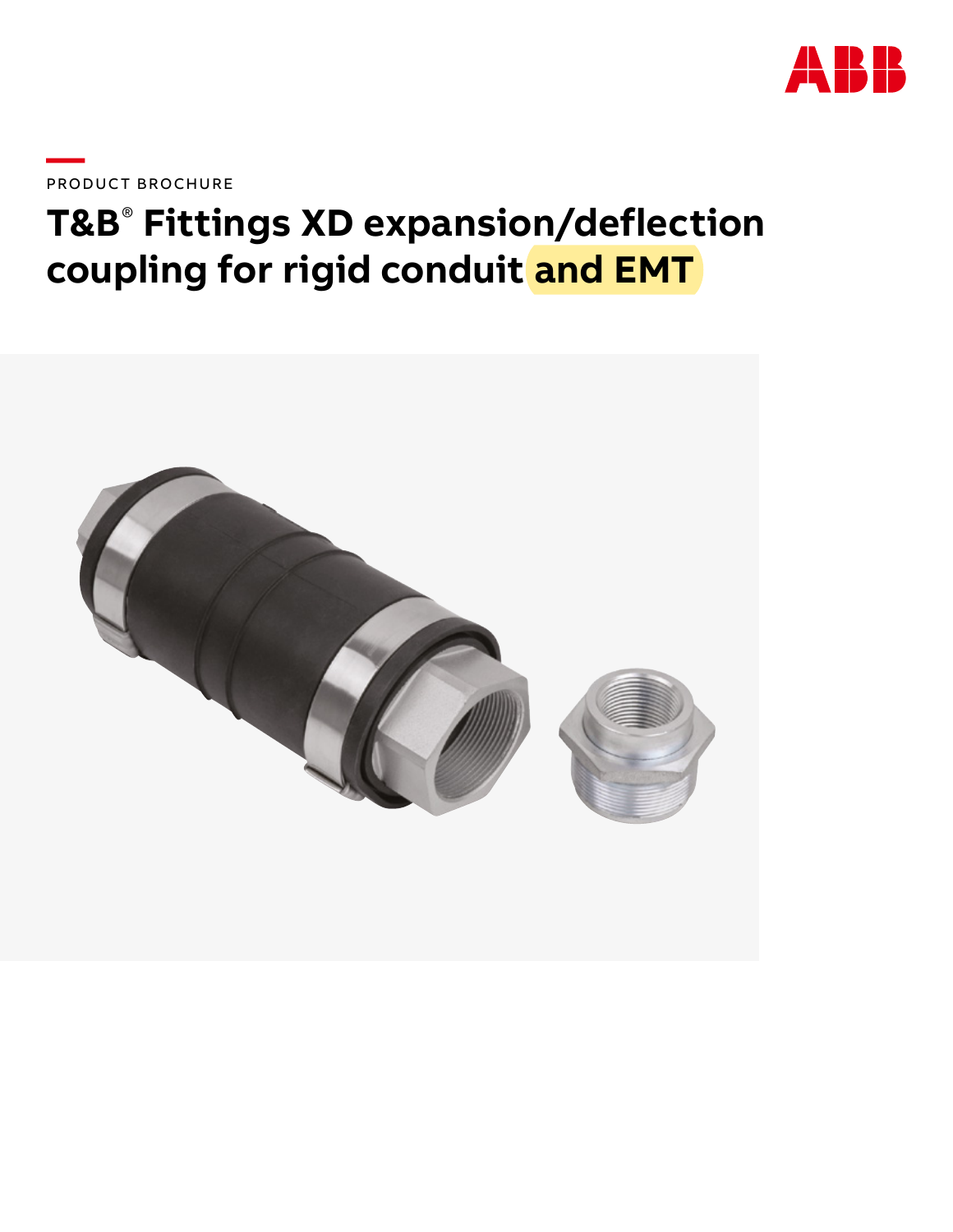# **A better solution for expansion/deflection coupling of rigid metal conduit**

Use the ABB XD expansion/deflection coupling to join two conduit runs in applications where movement in any direction is required. The coupling provides a flexible, watertight connection, accommodating axial or parallel movement of up to ¾" and angular movement of up to 30˚ from normal position.

While similar fittings exist on the market today, this XD expansion/deflection coupling ships complete with an Erickson® type conduit union to significantly reduce installation time and effort. It also includes a stainless steel inner sleeve for extreme durability, protection and easier wire pulling. The hubs are zinc-plated and coated with aluminum acrylic paint for dual-layer corrosion protection. In addition, the copper ground mounting plates and internal grounding bonding jumper are entirely enclosed inside the coupling for added security against vandalism and theft.



#### **Features:**

- Accommodates axial expansion/contraction up to ¾", parallel deflection up to ¾" and angular misalignment up to 30˚
- Suitable for use indoors, outdoors, direct buried or embedded in concrete
- Watertight, flexible neoprene outer jacket, zinc-plated and acrylic-painted hubs and stainless steel tamper-proof straps ensure superior corrosion resistance—ideal for use in harsh environments
- Copper ground mounting plates and internal grounding bonding jumper both entirely enclosed to safeguard against theft
- Includes an Erickson type conduit union for faster, easier installation to reduce labor costs
- Durable stainless steel inner sleeve provides a constant, smooth inner diameter in any position to ease wire pulling and protect wire insulation from damage
- NPT threaded hubs fit standard threaded rigid metal conduit
- Can also be used with rigid PVC conduit with the use of standard adapters (not supplied)

### **Standard materials/finishes:**

- Hub
	- Cast iron, zinc-plated and painted with aluminum acrylic paint
- Inner sleeve
- Stainless steel
- Internal grounding bonding jumper
	- Flexible copper braid
- Ground mounting plates
	- Copper
- Hub rings
- Zinc-plated steel
- Outer jacket
- Molded elastomer (natural black)
- Jacket straps
- Stainless steel

**—**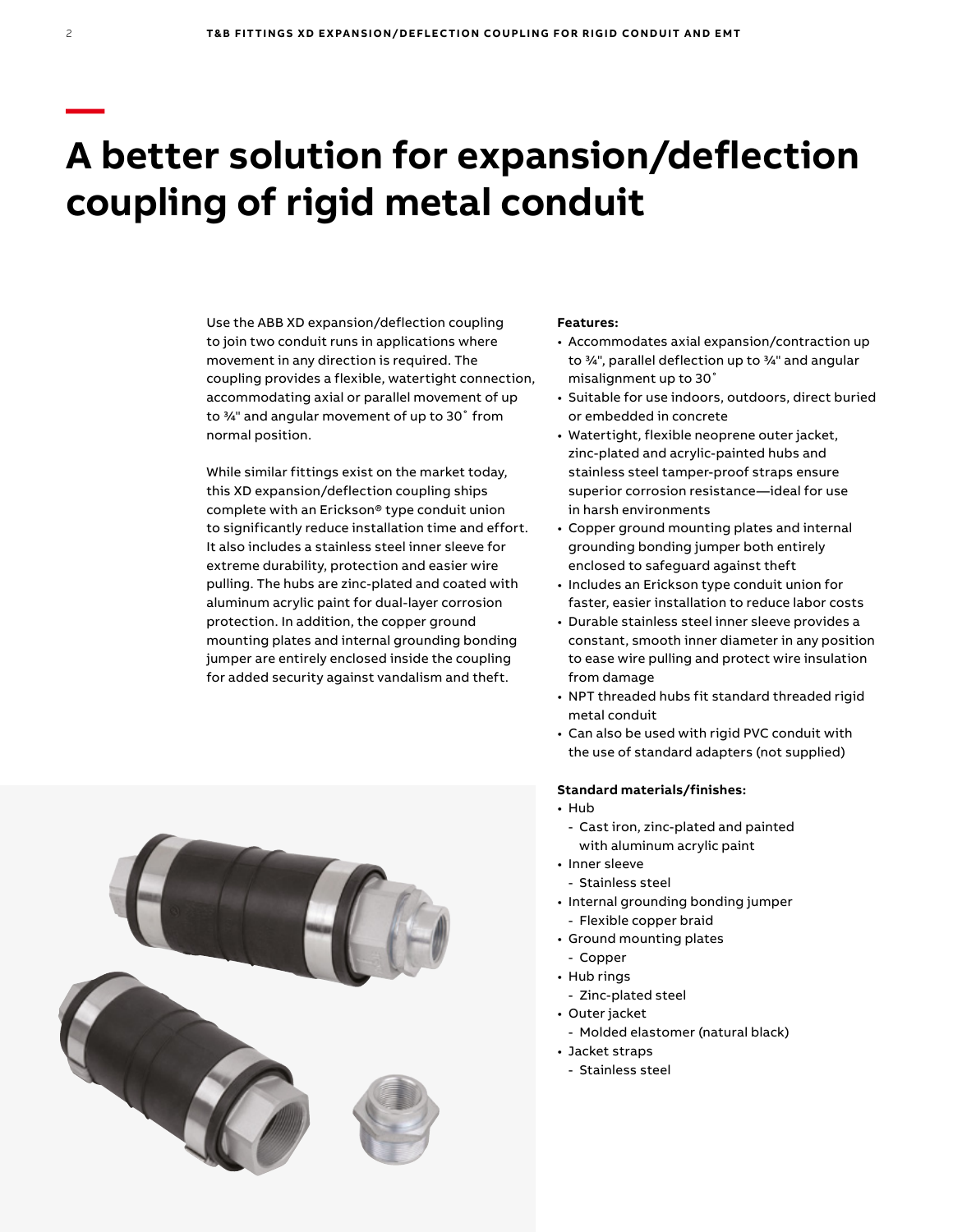**—**

## **Why choose the T&B Fittings expansion/deflection coupling?**

- Erickson type conduit union
- Included union significantly speeds up installation, reducing your labor costs.
- Stainless steel inner sleeve
- Stronger and more durable than plastic tubes or corrugated hose and better able to withstand friction from pulling ropes. Provides a smooth transition to ease wire pulling and reduce chance of damage to wire insulation.
- Enclosed copper ground mounting plates
	- Totally enclosed and secured with tamper-proof stainless steel jacket straps for protection against vandalism and theft.
- Dual-layer corrosion-protected hubs
	- Zinc-plated and coated with aluminum acrylic paint for extra corrosion resistance.

#### **Typical applications:**

- Bridges
- Tunnels
- Inter-building walkways
- Docks and piers
- Wastewater and water treatment facilities
- Any other application in which conduit runs are subject to movement due to external forces or temperature changes

#### **Certifications/compliances:**

- UL listed to UL 514B and CSA certified to C22.2 No. 18 suitable for wet locations (hub sizes 1"–2½")
- Watertight
- NEC Article 250.98 compliant



**Tamperproof stainless steel jacket straps**